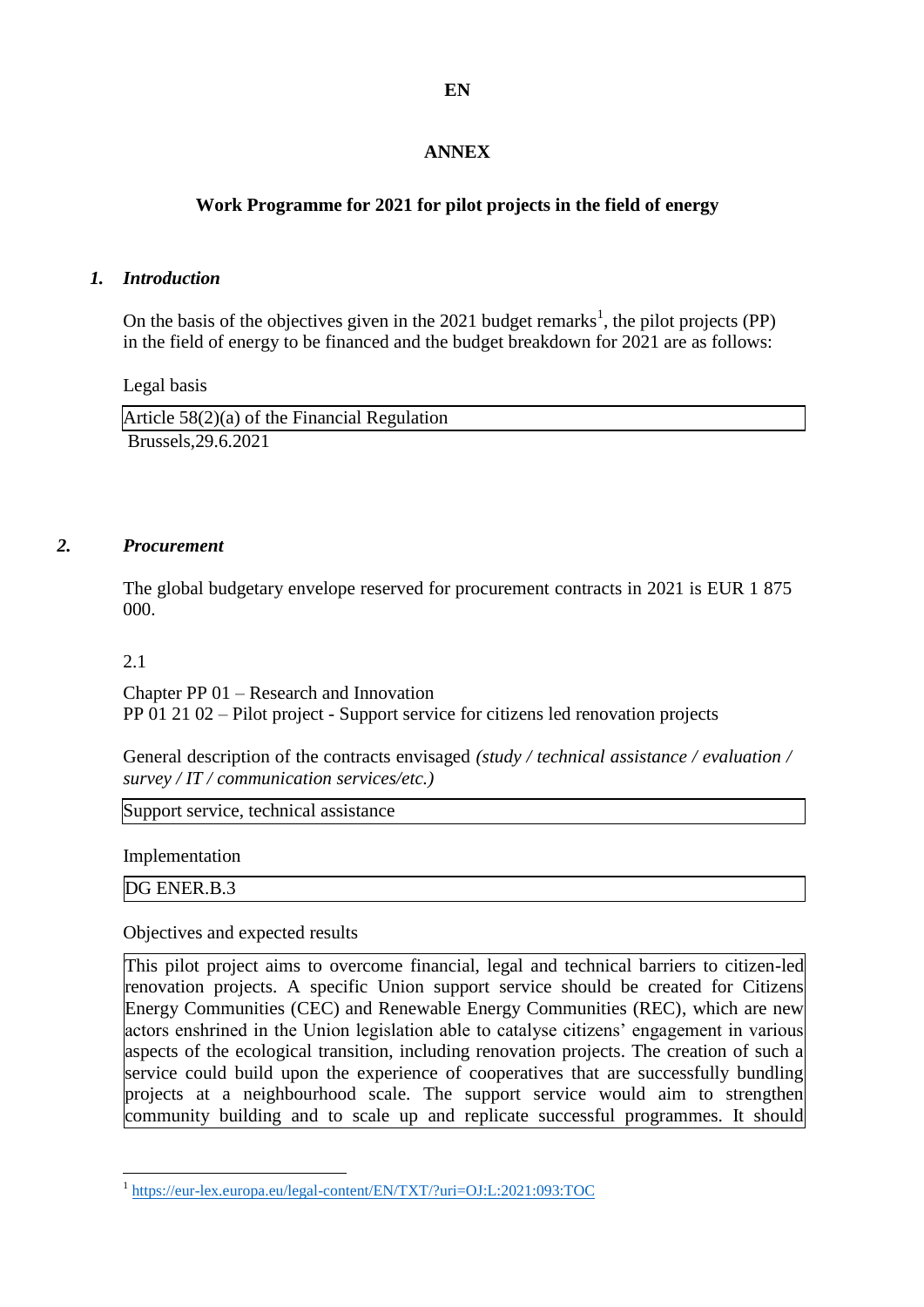include:

1. A platform for sharing experience and models, in order to build strong community dynamics to mobilise European citizens around integrated building renovation and renewable deployment by means of CEC and REC.

2. Support for the development of investment plans, as identifying financing options is a key element for the creation of project pipelines. Looking for commonalities in order to scale the development of citizen-led projects. Investigating the development of models supporting renovation in conjunction with renewable deployment.

3. Providing evidence and indicators in order to raise awareness among existing CEC and REC about the value of energy renovations.

4. Providing technical assistance and coaching to citizens groups, existing community organisations as well as local authorities to set up citizen and renewable energy communities dealing with building renovation, access to home ownership and energy poverty.

5. Monitoring and supporting a strong transposition of Clean Energy package provisions concerning CEC and REC, which should be an opportunity for Member States to strengthen the role of citizens in the energy transition.

The goal of the pilot project will be to coach CEC and REC through the process of creating and implementing a territory transition.

2.2

Chapter PP 02 – European Strategic Investments PP 02 20 07 – Pilot project - Engaging companies for energy transition (extension of 2020 PP 32 027719)

General description of the contracts envisaged *(study / technical assistance / evaluation / survey / IT / communication services/etc.)*

Study, technical assistance

Implementation

DG ENER.B.1

Objectives and expected results

A European private-sector dimension will be developed to complement existing bottomup energy or climate initiatives of cities local municipalities (e.g. the Covenant of Mayors). By engaging leading (industrial and commercial) companies to form a Unionwide (voluntary) movement, the scale, impact and synergies of actions taken by different levels of governance can be increased. Voluntary incentives for action are needed as the share of CO 2 emissions from industry is expected to grow in relative terms compared to energy supply and road transport towards 2050.